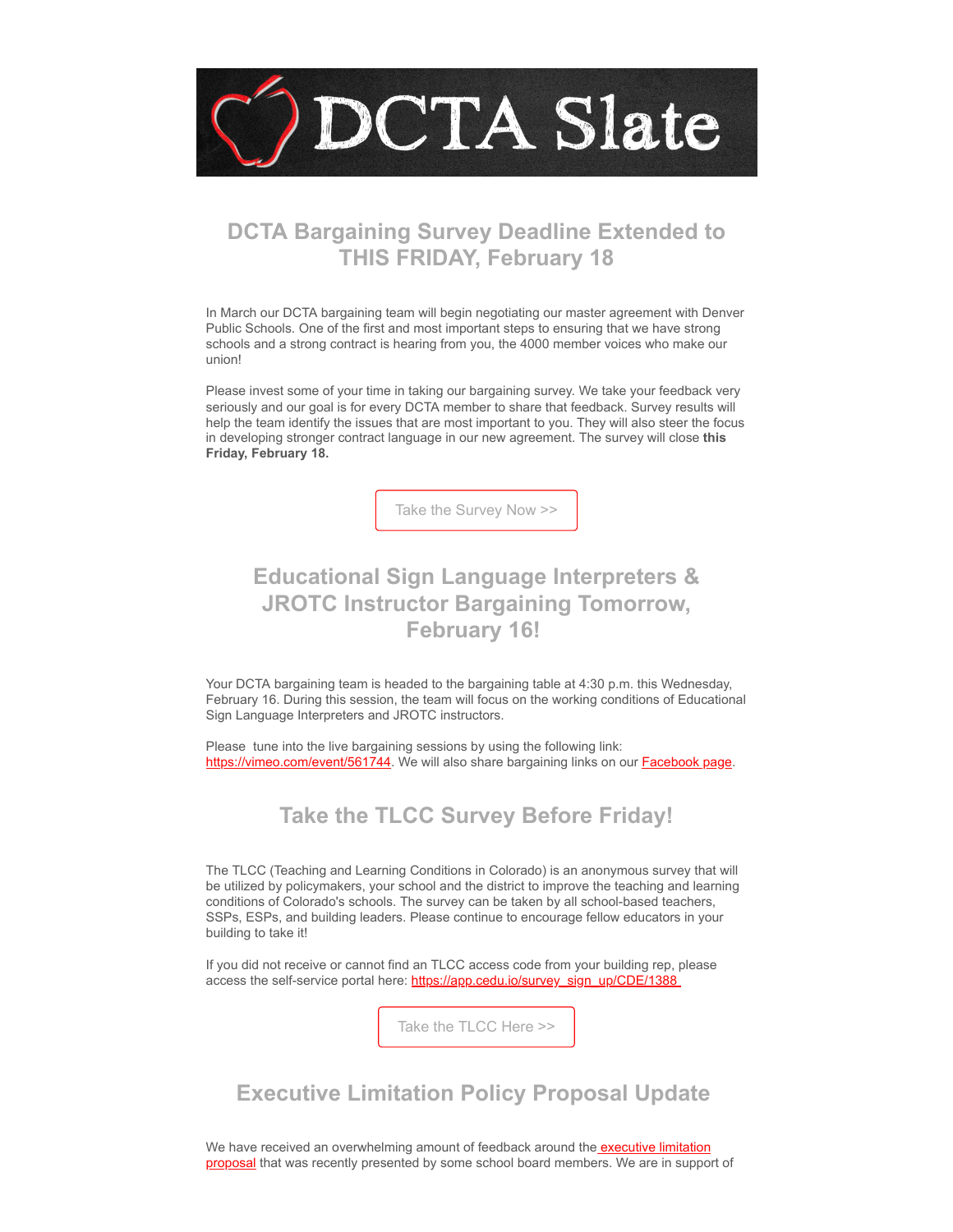this proposal as we believe educators deserve basic contractual rights regardless of a school's innovation status.

Over the next couple of weeks, we will host round table discussions with school board directors. Though all educators are invited, round tables will be used as a space for members at innovation schools to advocate for their rights and have discussions about the executive limitation proposal. Reps will receive more information about these meetings very soon. If you are interested in participating in round tables, please contact your building rep.

# **ACTION NEEDED: Please Update Your Home Email Address**

Many members are contacting us about not receiving DCTAs emails through either their home emails or work emails. This is likely due to a switch in emailing platforms through both our end and districts end. We are currently working on this issue. In the meantime, we ask you to **please check and update your contact info on file (see instructions below).** This will be important as we begin bargaining and elections.

How to update your contact information on our NEA360 platform:

- 1. Go to MYNEA360.org.
- 2. If it is your first time entering NEA360, you will need to create your profile for verification by registering.
- 3. Once verified and allowed entry, look at the top navigation in black
- 4. Click "profile," this will give you access to your personal information to verify and update.

## **Fair Housing Committee Meeting this Thursday, February 17**

The fair housing committee will meet from 5-5:30 this Thursday, February 17. If you are interested in attending, you can do so by joining their google meet here: [meet.google.com/hzt-ubwc-weg](http://meet.google.com/hzt-ubwc-weg?emci=bed7a40e-a38e-ec11-a507-281878b83d8a&emdi=ea000000-0000-0000-0000-000000000001&ceid={{ContactsEmailID}})

# **Have you been asked to submit an Intent to Return Form?**

Responses are due soon and are not binding. Unless you are positive you will not be returning for the 2022-2023 school year, you should respond that you intend to return.

#### **Apply for NEA Foundation Grants**

The NEA Foundation wants to support educators with engaging students in project-based and deeper learning to support the development of skills and dispositions contributing to success and fulfillment in a changing world.

[If you are interested in applying for a student based grant, you can find more information](https://www.neafoundation.org/for-educators/student-success-grants/?emci=bed7a40e-a38e-ec11-a507-281878b83d8a&emdi=ea000000-0000-0000-0000-000000000001&ceid={{ContactsEmailID}}) here.

#### **How to Request COVID Leave**

During our COVID MOU bargaining sessions, we negotiated for educators to access the sick leave bank (rather than personal sick leave) for personal COVID related illness. As a reminder, you can request COVID leave through TruePay. In order to request personal COVID leave, please select the "COVID Emergency Leave - Employee" option on the